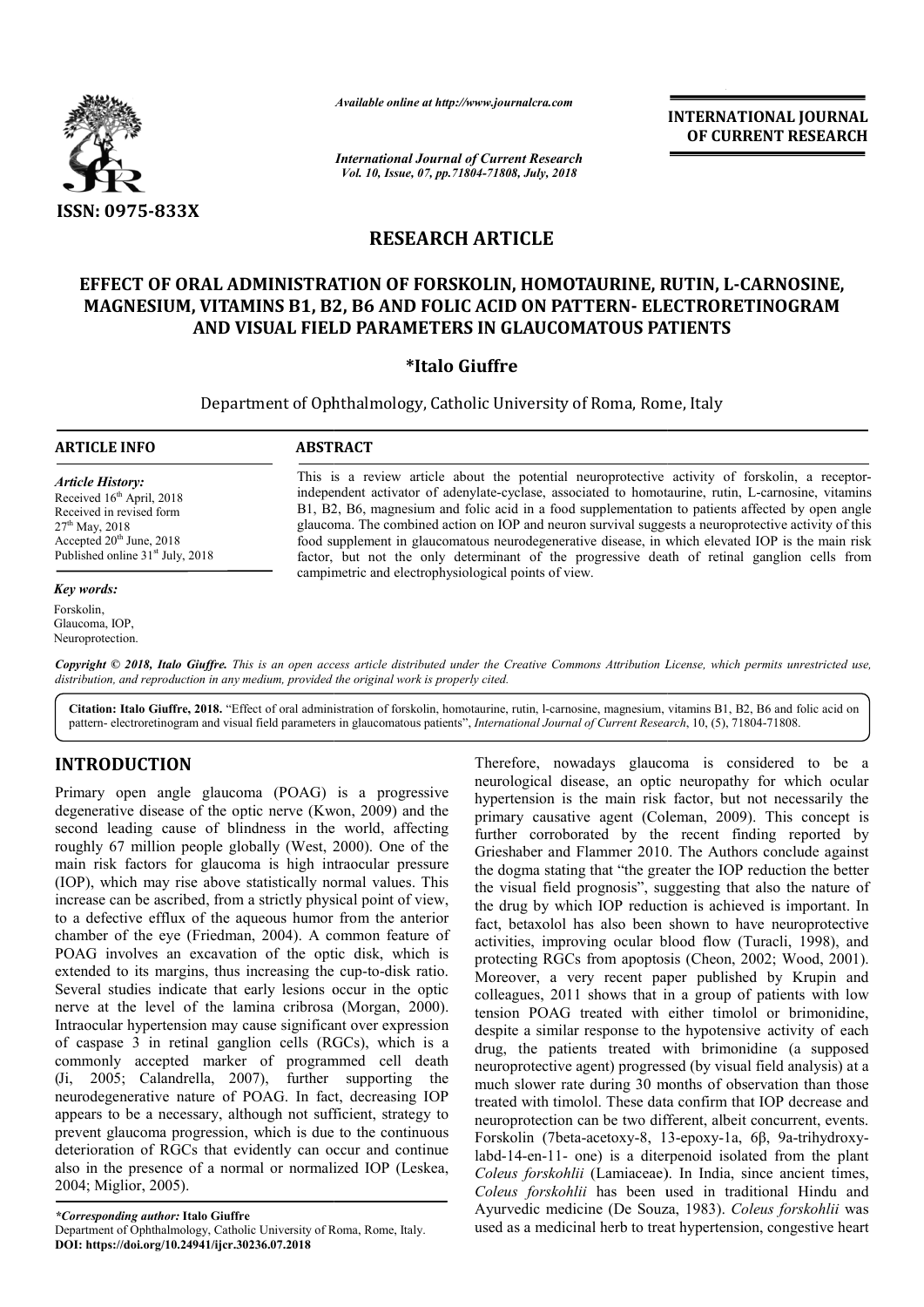failure, eczema, colic, respiratory disorders, painful urination, insomnia, convulsions, asthma, angina, psoriasis and for prevention of cancer metastases (Valdez, 1987; Ammon 1982, 1985). Forskolin is a receptor-independent adenylate-cyclase activator, so that the concentration of the second-messenger cAMP rapidly increases in forskolin- stimulated cells (Seamon, 1981, Barber 1985). Of the 9 types of adenylate-cyclase in humans, forskolin can activate all but type IX, which is found in spermatozoa (Rojas, 1992). Human non pigmented ciliary epithelial cells have been shown to contain adenylate-cyclase (subtypes II, IV), and bovine trabecular meshwork cells contain subtype VII, the activity of which contributes to the regulation of aqueous humour dynamics (Zhang, 2000, Busch, 1993). Elevation of cAMP after forskolin treatment apparently activates a reverse flow of secretion in the ciliary body, from the posterior chamber into the stroma, which counteracts the normal flow of secretion, proceeding from the stroma into the posterior chamber. This results in a decreased net inflow of aqueous humour into the eye chambers (Caprioli, 1983, 1984).

Moreover, it has been described that elevation of cAMP inhibits the activation of the Rho protein, thus causing a disorganization of the actin cytoskeleton, which in the trabecular meshwork has been shown to result in tissue relaxation, and an increase of AH outflow (Shen, 2008; Ramachandran, 2008). The combination of these two events may explain the hypotensive effect of topical administration of forskolin, as shown in experimental animals and humans (Hu, 2008, Honjo, 2001). Moreover, forskolin-mediated activation of cAMP contributes to neuronal cell survival and growth (Kilmer, 1984).Forskolin (a natural compound present in the extract of the plant Coleus Forskohlii), magnesium, homotaurine, L-carnosine, vitamins B1, B2, B6 and folic acid are ingredients of a food supplement commercially available. They can act in synergy with topical pharmacological treatment, and contribute to the control of intraocular pressure (IOP) (Pescosolido, 2010). It was also designed and evaluated as a thermoreversible in situ gelling system for ophthalmic drug delivery (Gupta, 2010).

**Table1. Pattern-electroretinogram parameters as long as one year of therapy.**

| not treated PERG amplitude     | $100\% + (-7.2)$ | $100,14+/-2,3$      | $94,90+/-1,8$            | $88,11+/-1,8$     | $79,20+/-1,8$       |
|--------------------------------|------------------|---------------------|--------------------------|-------------------|---------------------|
| p value                        |                  | NS                  | NS                       | < 0.05            | < 0.05              |
| treated PERG amplitude         | $100\% + (-3.2)$ | $100,8\% + (-3,1)$  | $114,51\% + (-3,2)$      | $116,12\%+/-2,6$  | $103,22\%+/-2,8$    |
| p value                        |                  | NS                  | NS                       | < 0.01            | < 0.05              |
| not treated/treated p          | NS               | <b>NS</b>           | NS                       | < 0.05            | < 0.05              |
|                                | T <sub>0</sub>   | $T1(3$ months)      | T <sub>2</sub> (6months) | T3(9months)       | $T4(12$ months)     |
| not treated foveal sensitivity | $100\% + (-7.9$  | $106,82\% + (-7,9)$ | $97.92\% + (-9.9)$       | $101,04\%$ +/-9.6 | $94,24\% + (-10.5)$ |
| p value                        |                  | NS                  | NS                       | NS                | NS.                 |
| treated foveal sensitivity     | $100\% + (-9.4$  | $107,37+/-9,1$      | $116,57+\frac{3}{2}$     | $109,44+/-7,3$    | $107,7+/-4,7$       |
| p value                        |                  | < 0.05              | < 0.05                   | < 0.05            | < 0.01              |
|                                | T <sub>0</sub>   | $T1(3$ months)      | T <sub>2</sub> (6months) | T3(9months)       | $T4(12$ months)     |
| not treated/treated p          | NS               | NS                  | NS                       | < 0.05            | < 0.05              |



**Fig. 1 Improvement of FDT parameters in RE of patient # 1**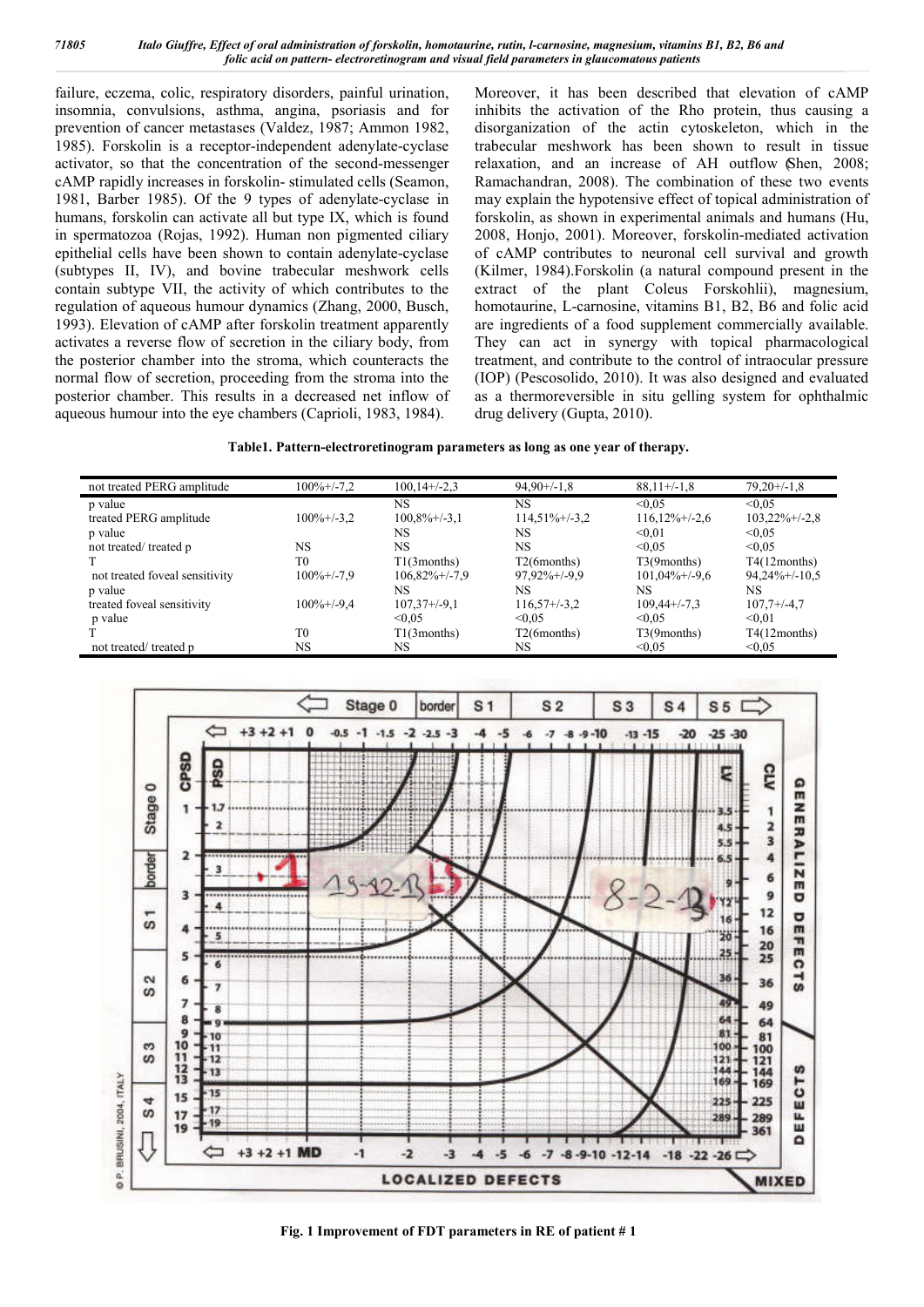

**Fig. 2. Improvement of FDT parameters in LE of patient #1**

They can contribute to a better control and a further small reduction of IOP in patients who are poorly responsive to multitherapy treatment (Vetrugno, 2012). Increased intracellular cAMP mediated by forskolin led to a significant increase in extracellular adenosine production. This pathway might play an important role in the homeostatic regulation of outflow resistance in the porcine trabecular meshwork (PTM) and in human non pigmented ciliary epithelial cells. These experimental data suggest a novel mechanism by which pathologic alteration of TM, such as tissue rigidity, could lead to abnormal elevation of IOP in glaucoma (Wu, 2012). Forskolin is a receptor-independent adenylate-cyclase activator. It has been described that elevation of cAMP inhibits the activation of the Rho protein. Forskolin-mediated activation of cAMP contributes to neuronal cell survival and growth (Nebbioso, 2013). Forskolin is actually commercialized alone or in association with homotaurine, L-carnosine, rutin, magnesium, vitamins B1, B2 and B6 and folic acid. Homotaurine is a derivative of taurine. It acts as GABA-A neurotransmitter. It inhibits NMDA receptor up regulation and it counteracts MAPK activation and it inhibits Aβ-amyloid deposits in Alzheimer disease. Carnosine is an antioxidant able to scaveng free radicals and binds heavy metal, such as iron, zinc and copper. Indeed, it protects from glutammate excitotoxicity. It binds soluble Aβ-amyloid in Alzheimer disease as homotaurine. At last but not least, this association appears to be protective for the ocular surface, contributing to restore a normal equilibrium of the tear film in glaucomatous patients in which toxic agents such as BAK had determined alterations of its homeostasis (Nebbioso, 2013; Mutolo 2016). In 2015 Russo and Co-Authors stressed that the intravitreal injection of this drug may be promising to achieve glaucoma neuroprotection. Instead, in mild to moderate Alzheimer disease tramiprosate showed only a trend towards slowing the decline of this neurodegenerative disease (Aisen, 2011). In Neurology and in Ophthalmology also nicergoline and citicoline can be used as neuroprotective drugs (Cheung, 2008; Chang, 2012).

In my experience (Giuffre', 2016) a pilot study clearly indicated that this oral supplement may have a neuroprotective effect on the main parameters of the visual field in patients affected by early-stage glaucoma after 12 months of therapy (Fig. 1-2). The PERG amplitude increased by the month 9 and the fovea sensitivity by month 6 from baseline in a statistically significant way  $(p<0.05)$  (Table I). From the psychological point of view, there is a small increase of points in the memory questionnaire as for the control group. Apart from the improvement of the iatrogenic ocular surface disease, this association may also contribute to increase patients compliance during their pharmacologic treatment. The strength of this study is that it is the first in the international Literature to prove a neuroprotective effect of this pharmacological association from a campimetric and PERG points of view. Its limitations are: the small number of patients enrolled and only one year follow-up. This is the reason why the Author considers it as a preliminary report.

### **REFERENCES**

- Aisen, P.S., Gauthier, S., Ferries, S.H. 2011. For the Alphase Group: Tramiprosate in mild-to-moderate Alzheimer disease – a randomized, double blind, placebo-controlled, multi-centre study (The Alphase Study). *Arch Med Sci*., 7, 1: pp. 102-111.
- Ammon, H.P. Kemper, F.H. 1932. Ayurveda: 3000 years of Indian traditional medicine. *Med Welt.,* 33:148-153.
- Ammon, H.P. Muller, A.B. 1985. Forskolin: From an ayurvedic remedy to a modern agent. *Planta Med.,* 46:473- 477.
- Barber, R. Goka, T.J. 1985. Adenylate cyclase activity as a function of forskolin concentration. *J. Cyclic Nucleotide Protein Phosphor. Res.,* 10:23-29.
- Busch, M.J. Kobayashi, K. Hoyng, P.F. Mittag, T.W. 1993. Adenylyl cyclase in human and bovine trabecular meshwork. *Invest Ophthalmol Vis Sci.,* 34:3028-3034.
- Calandrella, N. Scarsella, G. Pescosolido, N. Risuleo, G. 2007. Degenerative and apoptotic events at retinal and optic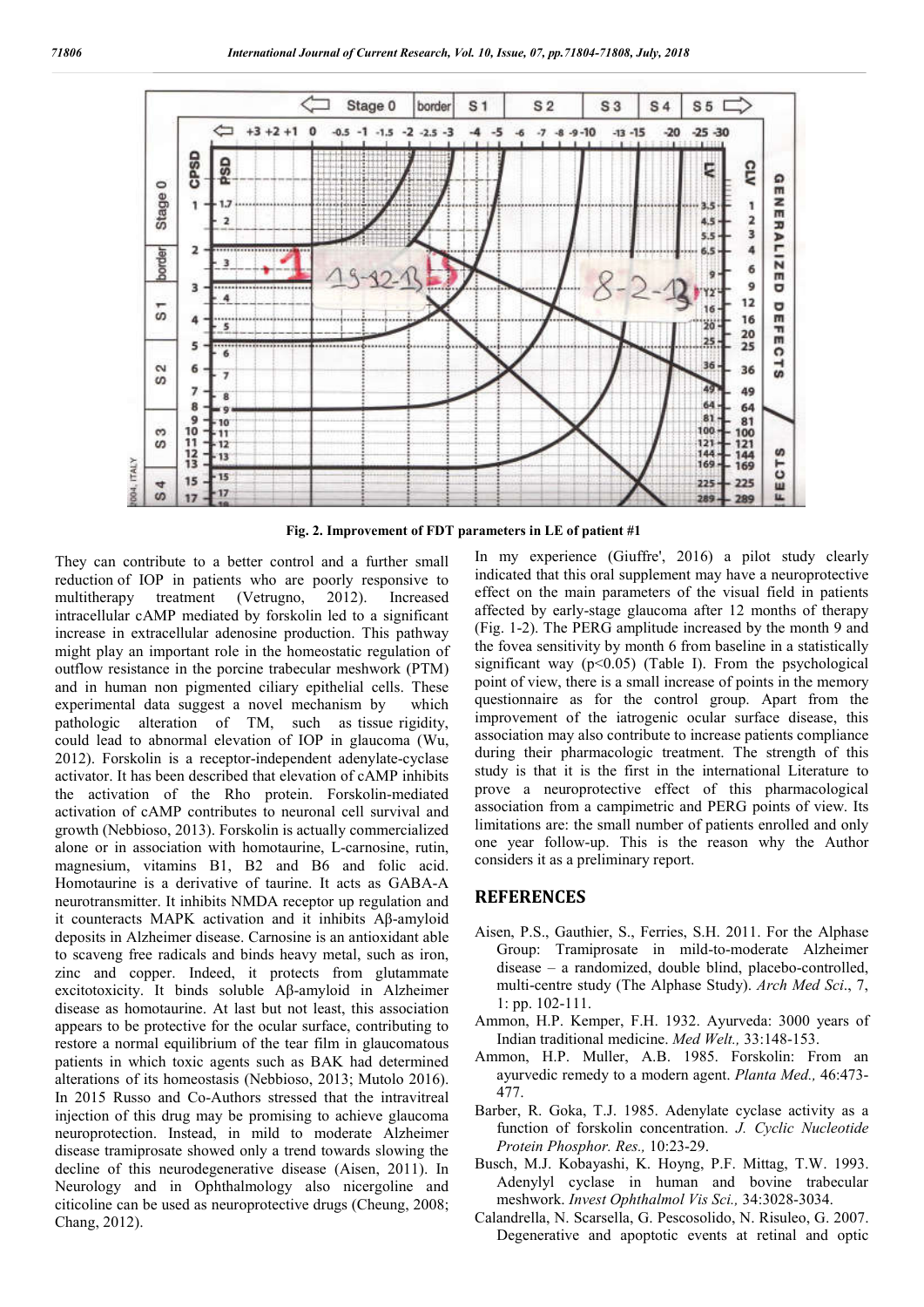nerve level after experimental induction of ocular hypertension*. Mol. Cell Biochem.,* 301:155–163.

- Caprioli, J. Sears, M. Bausher, L. Gregory, D. Mead, A. 1984. Forskolin lowers intraocular pressure by reducing aqueous inflow*. Invest Ophthalmol. Vis. Sci*., 25:268-277.
- Caprioli, J. Sears, M. 1983. Forskolin lowers intraocular pressure in rabbits, monkeys, and man. *Lancet*., 1:958-960.
- Chang, E.E., Goldberg, J.F. 2012. Glaucoma 2.0: Neuroprotection, Neuroregeneration, Neuroenhancement. *Ophthalmology*; 119: pp. 979- 986.
- Cheon, E.W, Park, C.H. Kang, S.S. Cho, G.J. Yoo, J.M. Song, J.K. Choi, W.S. 2002. Nitric oxide synthase expression in the transient ischemic rat retina: neuroprotection of betaxolol*. Neurosci Lett.,* 330:265-269.
- Cheung, W., Guo, L., Cordeiro, M.F. 2008. Neuroprotection in glaucoma: drug-based approaches. *Optom. Vis. Sci.,* 85: E406-E416
- Coleman, A.L. Miglior, S. 2008. Risk factors for glaucoma onset and progression. *Surv Ophthalmol.* 53:S3-S10.
- De Souza, N.J. Dohadwalla, A.N. Reden, J. Forskolin: A labdane diterpenoid with antihypertensive, positive inotropic, platelet aggregation inhibitory and adenylate cyclase activating properties. *Med. Res Rev.,* 1983; 3:201- 219.
- Friedman, D.S. Wilson, M.R. Liebmann, J.M. Fechtner, R.D. Weinreb, R.N. 2004. An evidence-based assessment of risk factors for the progression of ocular hypertension and glaucoma. *Am. J. Ophthalmol Rev.,* 138:19–31.
- Giuffre' I. 2016. Visual field and PERG parameters of glaucomatous patients under oral supplement of forskolin, magnesium, homotaurine, L- carnosine, vitamins B1, B2, B6 and folic acid. *J Clin Exp Ophthalmol*., 7:8 (suppl.): 24.
- Grieshaber, M.C. Flammer, J. 2010. Is the medication used to achieve the target intraocular pressure in glaucoma therapy of relevance? - An exemplary analysis on the basis of two beta-blockers. *Prog Retin Eye Res.,* 29:79-93.
- Gupta, S., Samanta, M.K. 2010. Design and evaluation of thermo reversible in situgelling system of for skol in for the treatment of glaucoma. *Pharm Dev Technol.,* 15 (84): pp. 386-393.
- Honjo, M. Inatani, M. Kido, N. Sawamura, T. Yue, B.Y. Honda, Y. Tanihara, H. 2001. Effects of protein kinase inhibitor, HA1077, on intraocular pressure and outflow facility in rabbit eyes. *Arch. Ophthalmol.,* 119:1171-1178.
- Ji, J. Chang, P. Pennesi, M.E. Yang , Z. Zhang , J. Li, D. Wu, S.M. Gross, R.L. Effects of elevated intraocular pressure on mouse retinal ganglion cells. *Vision Res.,* 45:169–179.
- Kilmer, S.L. Carlsen, R.C. 1984. Forskolin activation of adenylate cyclase in vivo stimulates nerve regeneration. *Nature.,* 307:455-457.
- Krupin, T. Liebmann, J.M. Greenfield, D.S. Ritch, R. Gardiner, S. 2011. Low- Pressure Glaucoma Study Group. A randomized trial of brimonidine versus timolol in preserving visual function: results from the Low- Pressure Glaucoma Treatment Study. *Am. J. Ophthalmol*., 151:671- 681.
- Kwon, Y.H., Fingert, J.H., Kuehn, M.H., Alward, W.L. 2009. Primary open-angle glaucoma. *N. Engl. J. Med*., 360:1113- 1124.
- Leskea, M.C. Heijl, A. Hyman, L. Bengtsson, B. Komaroff, E. 2004. Factors for progression and glaucoma treatment: the Early Manifest Glaucoma Trial. *Curr. Opin. Ophthalmol*., 15:102-106.
- Miglior, S. Zeyen, T. Pfeiffer, N. Cunha-Vaz, J. Torri, V. Adamsons, I. 2005. European Glaucoma Prevention Study

(EGPS) Group. Results of the European Glaucoma Prevention Study. *Ophthalmology.,* 112:366- 375.

- Morgan, J.E. 2000. Optic nerve head structure in glaucoma: astrocytes as mediators of axonal damage. *Eye.,* 14:437– 444.
- Mutolo, M.G, Albanese, G., Rusciano, D., Pescosolido, N. 2016. Oral administration of forskolin, homotaurine, carnosine, and folic acid in patients with primary open angle glaucoma: changes in intraocular pressure, Pattern Electroretinogram amplitude, and foveal sensitivity. *J Ocul Pharmacol Ther.,* Apr; 32(3): 178-183.
- Nebbioso, M, Rusciano, D., Pucci, B., Zicari, A.M., Grenga, R., Pescosolido, N. 2013. Treatment of glaucomatous patients by means of food supplement to reduce the ocular discomfort: a double blind randomized trial. *Eur Rev Med Pharmacol Sci.,*17 (8): pp. 1117-1122.
- Pescosolido, N., Librando, A. 2010. Oral administration of an association of forskolin, rutin and vitamins B1 and B2 potentiates the hypotonising effects of pharmacological treatments in POAG patients. *Clin Ter*., 161 (3): e81-85.
- Ramachandran, C. Satpathy, M. Mehta, D. Srinivas, S.P. 2008. Forskolin induces myosin light chain dephosphorylation in bovine trabecular meshwork cells. *Curr Eye Res.,* 33: 169- 176.
- Rojas, F.J. Bruzzone, M.E. 1992. Regulation of cyclic adenosine monophosphate synthesis in human ejaculated spermatozoa. I. Experimental conditions to quantitate membrane-bound adenylyl cyclase activity. *Hum Reprod.,*  7:1126-1130.
- Russo, R., Adornetto, A., Cavaliere, F., Varano, G.P., Rusciano, D., Morrone, L.A., Corasaniti, M.T., Bagetta, G., Nucci, C. 2015. Intravitreal injection of forskolin, homotaurine, and L-carnosine affords neuroprotection to retinal ganglion cells following retinal ischemic injury. *Mol Vi*s., Jun 29; 21: 718-729.
- Seamon, K.B. Daly, J.W. 1981. Forskolin: A unic diterpene activator of cyclic AMP generating systems. *J. Cyclic Nucleotide Res*., 7:220-221.
- Shen, X. Koga, T. Park, B.C. Sundar Raj, N. Yue, B.Y. Rho GT 2008. Pase and AMP/protein kinase A signaling mediates myocilin-induced alterations in cultured human trabecular meshwork cells. *J. Biol. Chem*., 283:603-612.
- Turaçli, M.E. Ozden, R.G. Gürses, M.A. 1998. The effect of betaxolol on ocular blood flow and visual fields in patients with normotension glaucoma. *Eur. J. Ophthalmol*., 8:626- 6.
- Valdes, L.J. Mislankar, S.G. Paul, A.G. Coleus Barbatus, C. 1987. Forskohlii Lamiaceae and the potential new drug Forskolin Coleonol. *Econ Bot.,* 44:474-483.
- Vetrugno, M., Uva, M.G., Russo, V., Iester, M., Ciancaglini, M., Brusini, P., Centofanti, M., Rossetti, L.M. 2012. Oral administration of forskolin and rutin contributes to intraocular pressure control in primary open angle glaucoma patients under maximum tolerated medical therapy. *J Ocul Pharmacol Ther.,* 28 (5): pp. 536-541. Epub, Jun 25.
- West, S.K. 2000. Looking forward to 20/20: a focus on the epidemiology of eye diseases. *Epidemiol. Rev.,* 22:64-70.
- Wood, J.P. DeSantis, L. Chao, H.M. Osborne, N.N. 2001. Topically applied betaxolol attenuates ischaemia-induced effects to the rat retina and stimulates BDNF mRNA. *Exp. Eye Res*., 2001; 72:79-86.
- Wu J, Li G. Luna C, Spasojevic I, Epstein DL, Gonzalez P. 2012. Endogenous production of extracellular adenosine by